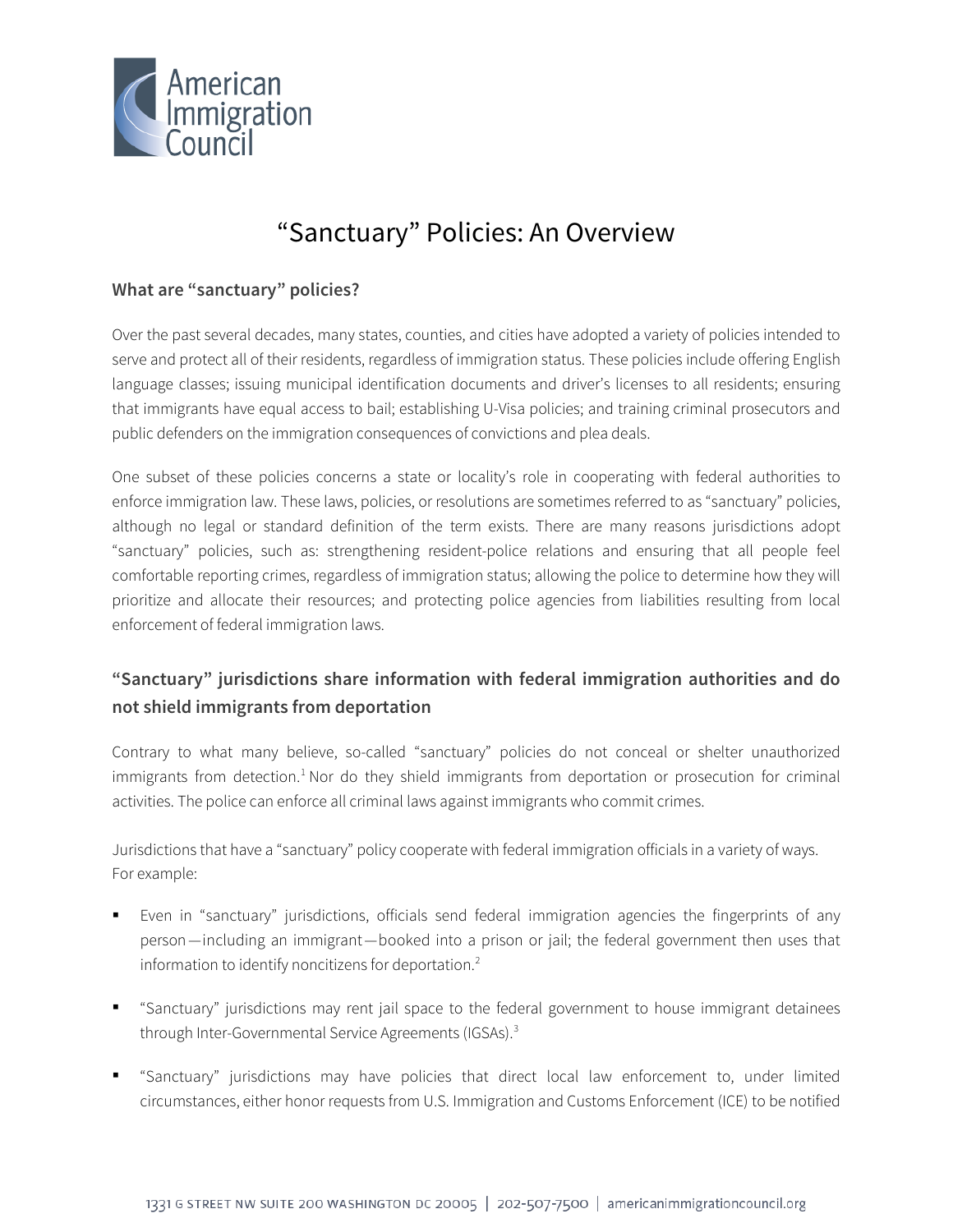of an individual's release from local custody or comply with immigration detainers. A detainer is an official request from ICE that a state or local law-enforcement agency maintain custody of an individual for 48 hours beyond the time the individual otherwise would have been released, so that ICE can arrange to take over custody.<sup>[4](#page-4-3)</sup> A "sanctuary" jurisdiction may have, for example, a policy directing local law enforcement to only honor detainers if the individual in question has been convicted of a serious or violent crime.

### **There is no universal definition of a "sanctuary" policy**

"Sanctuary" policies take many forms and generally fall into the following categories: [5](#page-4-4)

- restricting the ability of police to make arrests for federal immigration violations;
- prohibiting "287(g)" agreements through which ICE deputizes local law-enforcement officers to enforce federal immigration law;
- refusing to enter into a contract with the federal government to hold immigrants in detention;
- restricting the police or other city workers from asking about immigration status or collecting data from individuals they encounter or arrest;
- restricting local police responses to federal immigration detainers;
- refusing to allow ICE into local jails without a warrant; and
- restricting immigration enforcement in sensitive locations like hospitals and schools.

#### **"Sanctuary" jurisdictions are in compliance with federal law**

8 U.S.C. §1373 is a federal statute that prohibits state and local governments from enacting laws or policies that limit communication about "information regarding the immigration or citizenship status" of individuals with the Department of Homeland Security (DHS).<sup>[6](#page-4-5)</sup> The statute also prohibits restrictions on maintaining such information.

In 2016, the Department of Justice (DOJ) Office of the Inspector General (OIG) issued a memo to the DOJ Office of Justice Programs (OJP) that analyzed state and local policies with respect to immigration enforcement and did not conclude that any jurisdiction was in violation of §13[7](#page-4-6)3.<sup>7</sup> In fact, policies that do not explicitly limit communication with DHS about an individual's citizenship or immigration status, or affirmatively forbid the maintenance of such information, are not in violation of §1373. Moreover, §1373 does not:

- prohibit laws or policies that limit communications regarding criminal case information, custody status, or release dates of individuals in custody;
- mandate that jurisdictions comply with immigration detainers;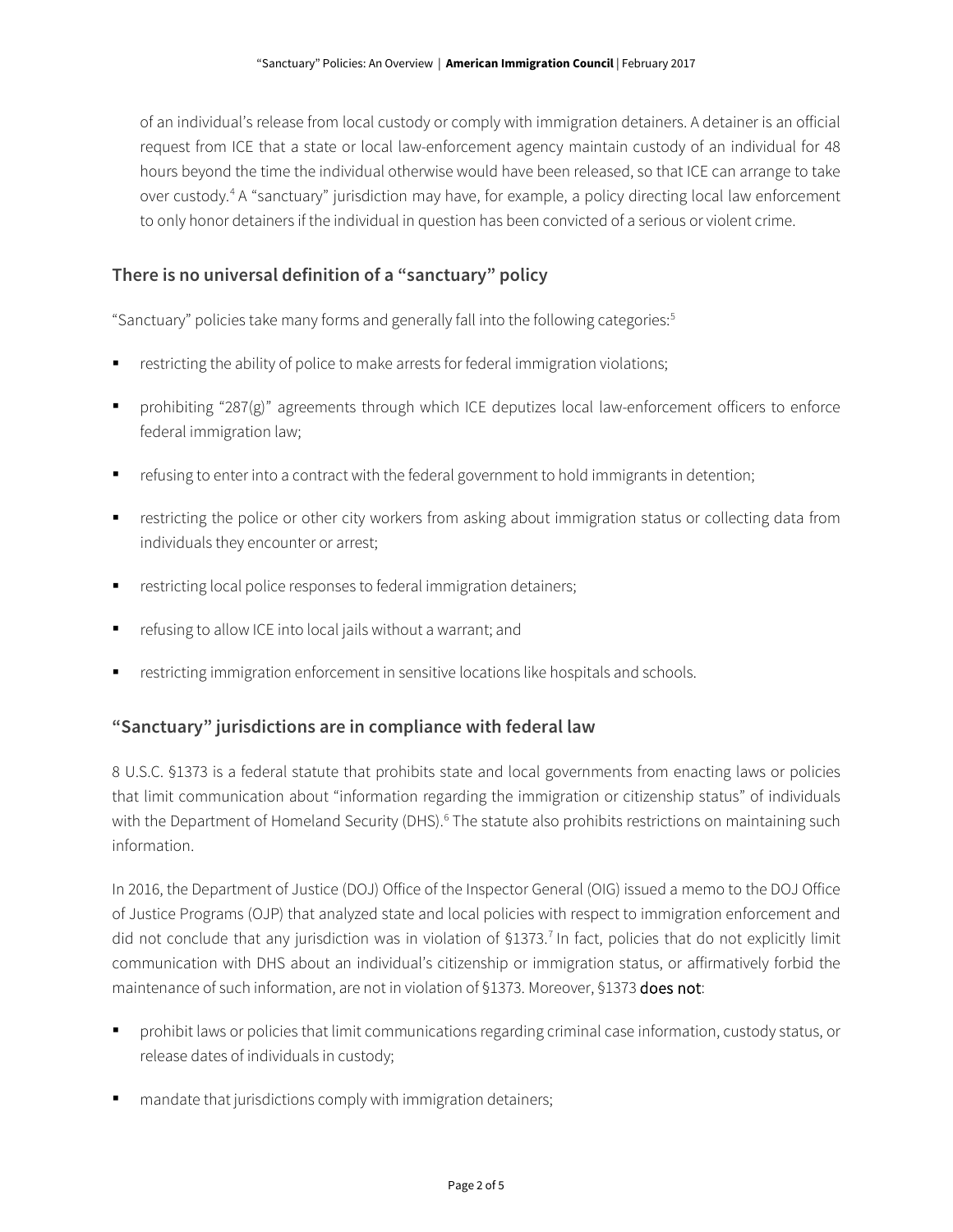- prohibit policies or laws that restrict compliance with detainers; or
- require state or local law enforcement to collect information on immigration or citizenship status—
- nor does it prevent jurisdictions from limiting the collection of such information.<sup>[8](#page-4-7)</sup>

# **The Federal government cannot compel jurisdictions to take part in immigration enforcement**

Federal actions intended to force local jurisdictions to perform immigration enforcement are likely unconstitutional. Under the Tenth Amendment of the U.S. Constitution, the Federal government "may neither issue directives requiring the States to address particular problems, nor command the States' officers, or those of their political subdivisions, to administer or enforce a federal regulatory program."[9](#page-4-8)

Compliance with immigration detainers is voluntary, not mandatory. The federal government cannot force local jurisdictions to honor detainers, an interpretation upheld by the courts.<sup>[10](#page-4-9)</sup> In fact, jurisdictions that do honor detainers can be found liable for unlawfully holding an individual under an immigration detainer<sup>[11](#page-4-10)</sup> and may be required to compensate individuals for damages.<sup>12</sup>

# **"Sanctuary" jurisdictions are safer and more economically vibrant than non-sanctuary jurisdictions**

According to a 2017 report, sanctuary counties have lower crime rates and higher economic indicators than non-sanctuary counties.<sup>[13](#page-4-12)</sup> The statistical analysis revealed that in sanctuary counties:

- **Crime is lower.** There are, on average, 35.5 fewer crimes committed per 10,000 people in sanctuary counties compared to non-sanctuary counties.<sup>[14](#page-4-13)</sup> Crime is defined in the report as the total number of violent crimes (murders, rapes, robberies, and assaults) and property crimes (burglaries, larceny, motor vehicle thefts, and arsons) per 10,000 people. Likewise, a 2016 study found no association between crime rates and policing practices.<sup>[15](#page-4-14)</sup>
- Median household income is higher. On average, median household income is \$4,353 higher in sanctuary counties than in non-sanctuary counties. This outcome is not driven by income gains among Latinos at the expense of whites or African-Americans. In fact, among whites, median household income is  $$2,836$  higher in sanctuary counties compared to non-sanctuary counties.<sup>[16](#page-4-15)</sup>
- Poverty is lower. The poverty rate is 2.3 percent lower in sanctuary counties compared to non-sanctuary counties. The rate of poverty among whites is 1.4 percent lower in sanctuary counties.<sup>[17](#page-4-16)</sup>
- Reliance on public assistance is lower. The percentage of households receiving Supplemental Nutrition Assistance Program (SNAP) benefits (formerly known as food stamps) is 2.6 percent lower in sanctuary counties. The percentage of households that receive Supplemental Security Income (SSI) is 0.9 percent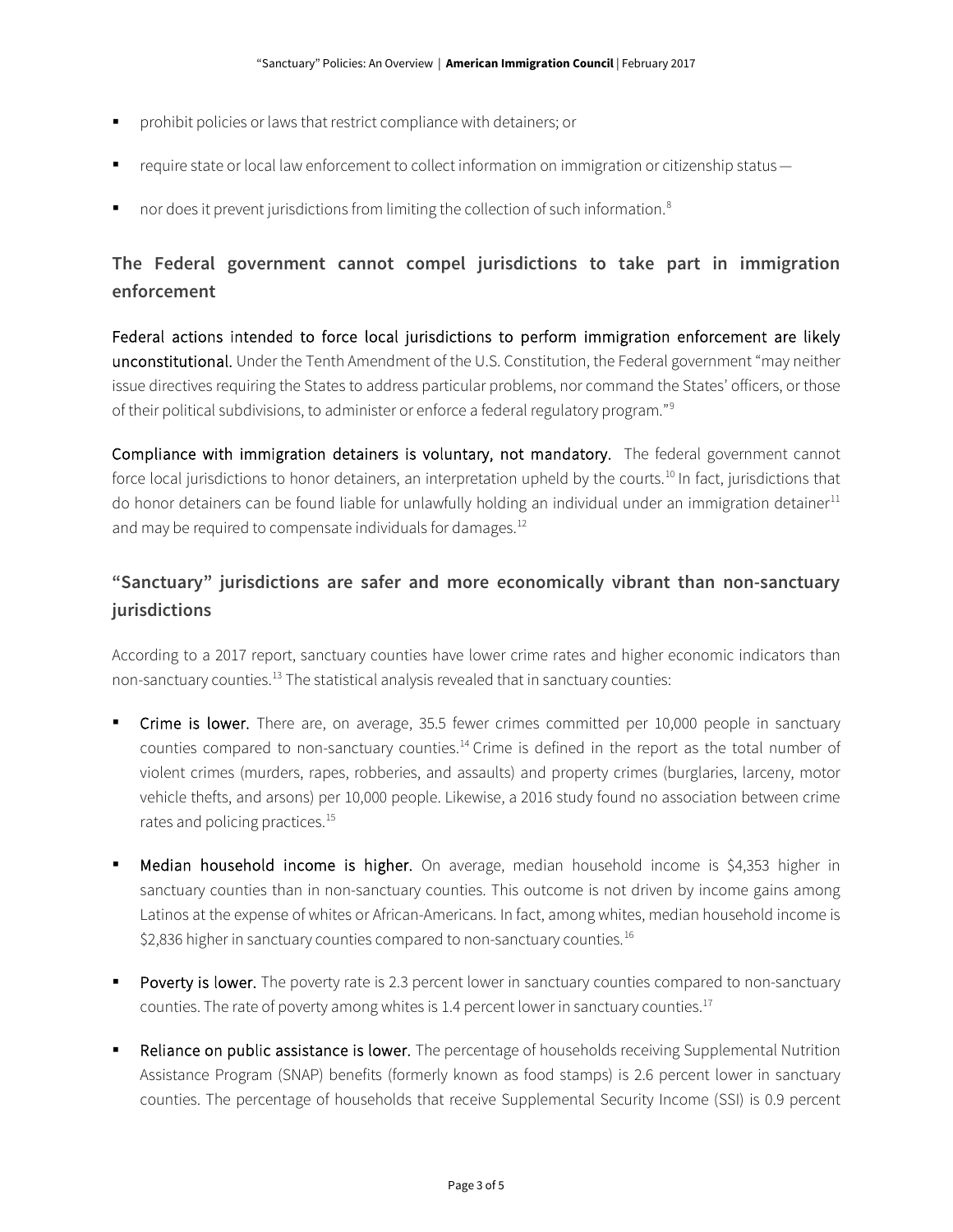lower. The share of children under 18 who receive public assistance is 4.9 percent lower in sanctuary counties.[18](#page-4-17)

- Labor force participation is higher. On average, the labor force participation rate (the proportion of the population 16 years and older that is working or actively looking for a job) is 2.5 percent higher in sanctuary counties when compared to non-sanctuary counties. White labor force participation is also 2.5 percent higher in sanctuary counties when compared to non-sanctuary counties.<sup>[19](#page-4-18)</sup>
- **Employment-to-population ratio is higher.** The employment-to-population ratio is the number of people 16 years and older who are employed, divided by the total number of people 16 years and older. The employment-to-population ratio is 3.1 percent higher in sanctuary counties when compared to nonsanctuary counties. The white employment-to-population ratio is 3.2 percent higher in sanctuary counties.[20](#page-4-19)
- Unemployment is lower. The unemployment rate is 1.1 percent lower in sanctuary counties compared to non-sanctuary counties. The white unemployment rate is 0.8 percent lower in sanctuary counties.<sup>[21](#page-4-20)</sup> Similarly, a 2016 study found no association between unemployment rates and policing practices.<sup>[22](#page-4-21)</sup>